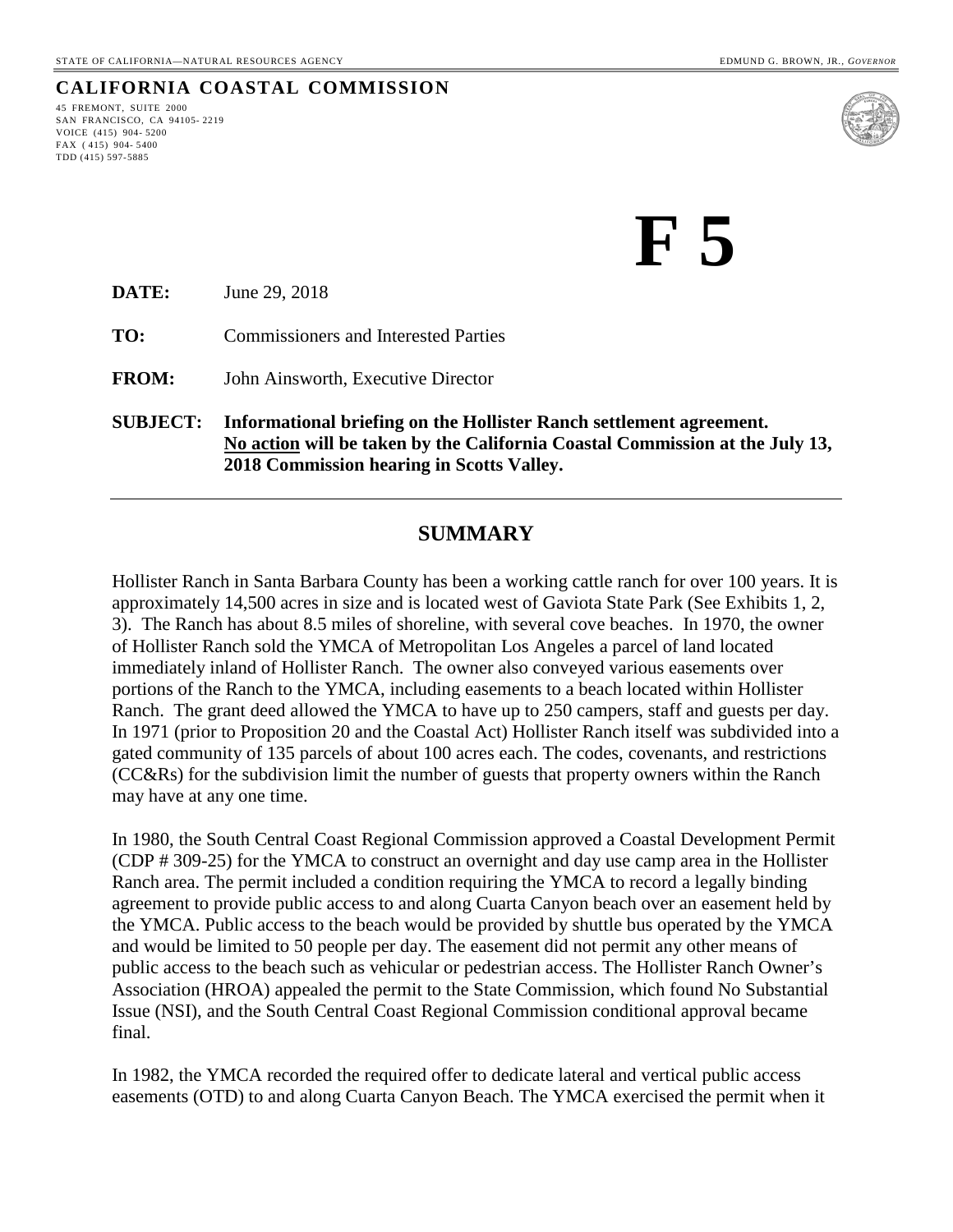brought power to the site and began construction. However, the YMCA's approved facilities were never completed, and the HROA purchased the property in 1984, reselling it two years later. Efforts by the HROA to extinguish the OTD in 1996, 1998 and 2012 were unsuccessful, and the OTD was accepted by the Coastal Conservancy in 2013. Soon thereafter the HROA and other plaintiffs filed suit against the Conservancy and the Commission.

In December 2017, the Commission and Conservancy reached a settlement with the HROA. This settlement would allow the public to gain access to the beach only from the ocean, and require a managed access program to bring students and non-profit groups, including those serving underprivileged groups, to various beaches along the Hollister Ranch shoreline. The Commission and the Conservancy have also entered into a proposed class action settlement agreement with the other plaintiffs in the lawsuit. The class action settlement agreement requires court approval.

Because this proposed settlement agreement involves relinquishing a public easement to the beach, the Santa Barbara County Superior Court required public notice regarding the proposed agreement and has allowed members of the public who wish to object to the class action settlement to file a legal motion to intervene in the litigation. Members of the public who wish to submit objections with the court must file a motion to intervene with the court by July 23, 2018.

On June 6, 2018, the Executive Director gave a briefing to the Commission on the status of the pending settlement agreement. Given the number of both Commissioner and public member questions and concerns, the Director decided to hold a noticed Informational briefing regarding the proposed settlement, on July 13, 2018. This briefing is informational only; no vote will be taken by the Commission.

## **YMCA CDP Background**

The public access easements that are the subject of the proposed class action settlement agreement were obtained per permit conditions imposed by the Coastal Commission for approval of the YMCA camp in 1980 (CDP # 309-05). The Commission- approved YMCA camp site was located about 2 miles west of the Hollister Ranch entrance gate. The future camp was to be located on two non-contiguous parcels; an inland parcel (160 acres in size and located about a mile inland from the coast) that would contain overnight facilities (cabins, dining area, pool, etc) for 150 campers and an exclusive easement beach parcel (one acre is size) that would accommodate 50 campers per day.

At the beach parcel, the approved Ocean Camp project included various improvements, including an educational facility, deck, ramp and stairway down to the bluff to the beach. Although the proposed camp project would provide public access opportunities, users needed to be members of the YMCA and also be able and willing to camp overnight. The Commission found that general public day use opportunities must also be provided to be consistent with the Coastal Act. The Commission found that as the YMCA was establishing a large scale recreational facility, would operate a shuttle service from the Hollister Ranch gate for its members and guests, and would provide supervision, maintenance and cleanup of the beach area, the YMCA therefore had the capability to provide for the facility as well as provide for an additional 50 general day-use visitors. Therefore, the Commission required that the YMCA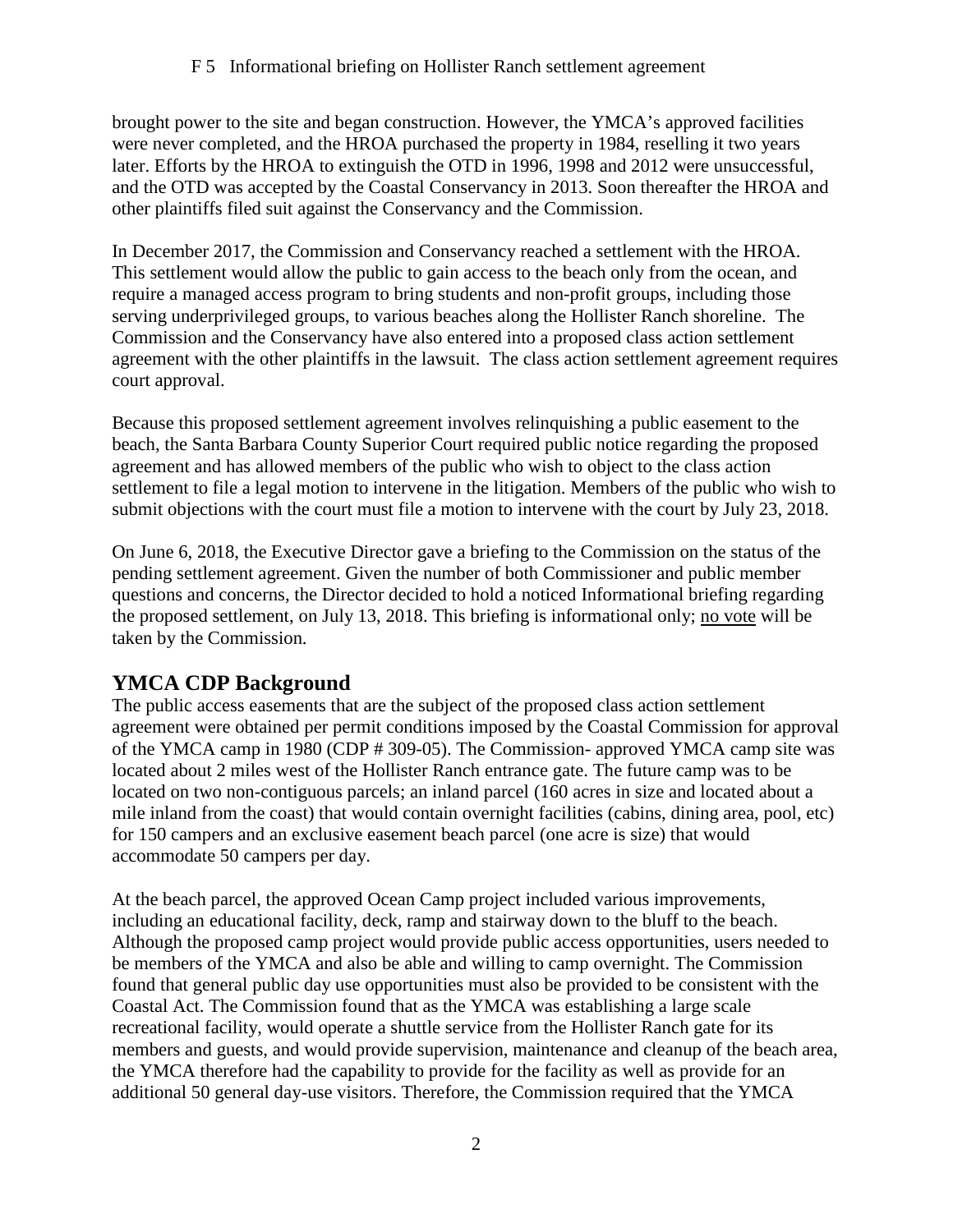record an agreement to allow public access onto an approximately ¾ mile long stretch of beach adjacent to the Ocean Camp and to allow up to 50 people per day to be brought to the beach via a shuttle bus.

The OTD provided for shuttle access on the main ranch road, a vertical easement from the road towards the beach along Cuarta Canyon, to and along 3880 linear ft. (approx. ¾ mile) of Cuarta Canyon Beach. It included a bluff top trail for times when the beach was impassible. The OTD also provided that access to the beach for 50 members of the general public would be provided by a shuttle bus from Gaviota State Park. The OTD was irrevocable for 21 years, running from 10 years after recordation date.

On April 3, 2013, Santa Barbara County conducted a public hearing to consider accepting the OTD. The County decided not to accept the OTD. By law the State Coastal Conservancy is required to accept any OTD within 90 days of expiration, therefore the Conservancy accepted the OTD on April 26, 2013. The HROA and other plaintiffs filed suit soon thereafter.

Although the YMCA exercised the permit by commencing construction of camp facilities on the inland parcel, it did not build any of the approved facilities for the Ocean Camp, open any campground facilities, or establish the shuttle bus system. The HROA purchased the YMCA's interest as part of the settlement of litigation it brought against the YMCA to prevent construction of the camp. Thus the infrastructure and services that would have supported and facilitated the public's ability to get to and use the beach were never built or implemented.

The Public Access Easements are held by the Conservancy; opening them for public use would require several steps. As the Conservancy is not a park district with ranger staff, a managing agency would need to be contracted with to create, operate and maintain the shuttle system (the easement only allows access by shuttle bus), the beach trail, the tunnel, the chute and beach area (restroom facilities were not approved).

At for the trailhead at Cuarta Canyon, the Easement follows along a grassy slope which turns into a riparian area, then to a 10 ft. high concrete tunnel that empties onto the beach. This tunnel structure goes through an embankment that supports an overhead train track that spans Cuarta Creek. A seasonal creek flows through the tunnel and daylights on the beach. Fluctuations in creek flow and sand levels create changing situations that would affect the public's ability to use the tunnel. When the creek is flowing, the tunnel floor is covered with water, and depth depends upon the amount of rain. Debris from the upper watershed lodges in the tunnel, and may include slippery rocks, downed wood, brush, logs, etc. The tunnel itself is unlit; making it difficult to see where to safely place footsteps. At the terminus of the tunnel is a concrete chute that exits onto the beach. As the beach sand levels rise and fall, the chute can be located several feet above the sand level (requiring a jump down onto the beach) or the sand level can be so high as to almost block off the exit of the chute (requiring sand removal by shovel). (See Exhibits 4 and 5).

#### **Legislative History and Public Access Program**

The YMCA permit was not the first attempt to open public access at Hollister Ranch. During the late 1970s, the Commission approved several permits for new homes within Hollister Ranch, and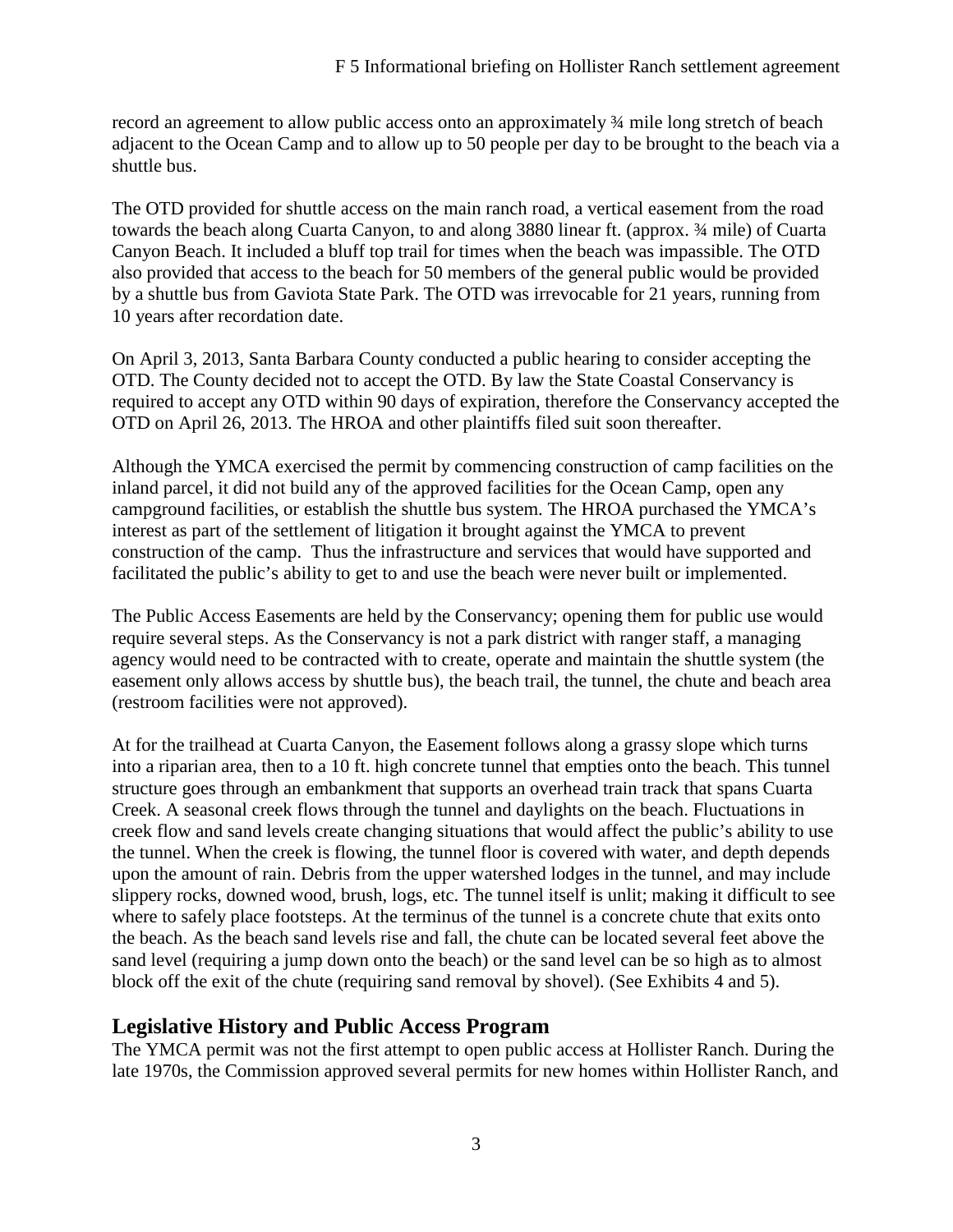#### F 5 Informational briefing on Hollister Ranch settlement agreement

conditioned each of them to require OTDs providing pedestrian trails, recreation areas, and a shuttle system for transporting the public to the coast.

The property owners sued, arguing that they were unable to convey the easements required by their permits because the land underlying the main accessways was owned and controlled by a third party—the HROA. However, before the court could issue a decision on the merits, a bill was passed in Sacramento, AB 643 (Calvo, Ch.919, Stats of 1979) that amended the Coastal Act and allowed the judge to avoid ruling on the merits.

In the first few years following the passage of the Coastal Act, dozens of bills were introduced every session to refine, clarify, amend or repeal various sections of the Act. Assembly Bill 643, introduced by Assemblyman Victor Calvo (D-Merced) in 1979, was one of these. The bill made numerous substantive changes to the Coastal Act, primarily focused on streamlining or eliminating procedures for various types of coastal development permits. The bill added several new sections to the Public Resources Code, including Section 30610.3(a)-(g), creating an alternative for providing comprehensive coastal access in a planned community which would alleviate the obligation for individual property owners to provide parcel-by-parcel access. The 30610.3 process begins when the Commission formally designates an area as eligible, and then prepares an access program for the area outlining what type of public uses will be permitted, the facilities that will be provided, and how the program will be managed. Once adopted, the Coastal Conservancy is responsible for implementing the program.

But first, the Conservancy must determine the cost of acquiring the necessary access easements. In the absence of a fixed price agreed to by both the Conservancy and the seller, the Conservancy must specify an estimated acquisition cost based on a formal appraisal of the access areas. Once a fixed cost is determined, that total figure is divided to calculate an appropriate in-lieu fee. Thereafter, any lot owner who receives a coastal development permit must pay the in-lieu fee, but will not be required to provide access directly. The Conservancy may use the in-lieu funds for acquisition and facilities development. (Note: The Conservancy may not acquire property for public access through eminent domain, unless the Legislature specifically authorizes it do so through a budget act. The Legislature has never provided such authorization.)

After AB 643 was enacted, the court handling the Hollister property owners' lawsuit recognized the potential to apply this legislation to Hollister Ranch, and remanded the case back to the Commission in July 1980 for further consideration. In September of that year the Commission adopted a resolution designating Hollister Ranch as an appropriate area for an in-lieu fee program pursuant to Section 306[1](#page-3-0)0.3.<sup>1</sup>

Following this designation, staff from the Commission and the Coastal Conservancy worked together to develop an access program for Hollister Ranch. The staff determined that field work would be necessary to accurately evaluate the area's natural resources and to site the proposed access facilities. This field work required surveying the common areas of the Ranch as well as 19 private parcels. The HROA allowed staff to visit the common areas. However, most of the

<span id="page-3-0"></span> $\overline{a}$ <sup>1</sup> The YMCA parcel was not part of the Hollister Ranch subdivision, so it was not subject to the in lieu fee provisions of Sections 30610.3 and 30610.8.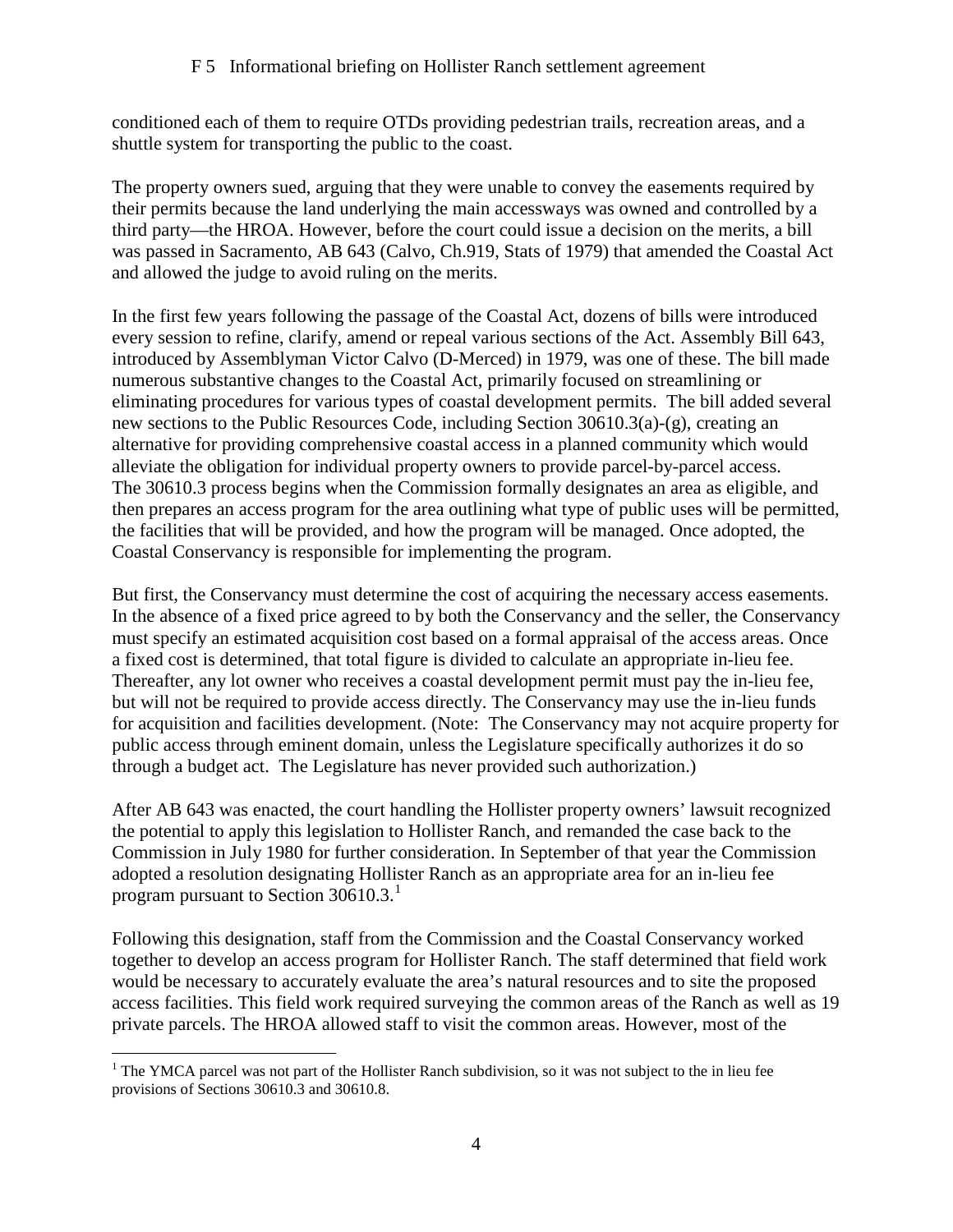landowners would not give permission for staff to survey their property. After concluding that a survey of only 5 parcels would be inadequate, staff was forced to limit its field work to the common areas of the Ranch.

Nevertheless, Commission and Conservancy staff prepared the Hollister Ranch Coastal Access Program based on the limited data available. The program calls for a phased and monitored approach to opening and managing access to the Ranch. It proposes the construction of beach facilities for 100-150 daily users, with pedestrian trails, bicycle paths, and shuttle vans to access those facilities. The program also prioritizes protection of sensitive habitat areas and acknowledges the property owners' privacy needs. Both agencies jointly adopted the program on August 18, 1981 (with revised findings adopted August 1982).

However, without necessary appraisal data, the Conservancy had no way to determine the cost of acquiring and developing the public access easements proposed in the plan. Without knowing the costs, staff could not calculate the value of the in-lieu fees necessary to fund the program. As a result, the Conservancy was unable to implement the Hollister Ranch Coastal Access Program.

Recognizing that the establishment of an in-lieu fee could be delayed indefinitely if the landowners did not cooperate in the appraisal process, in February 1982 the Legislature passed Assembly Bill 321 (Hannigan, Ch. 42, Stats. of 1982), which added Section 30610.8 to the Public Resources Code. This legislation fixed the amount of the in-lieu fee at Hollister Ranch at \$5,000 and appropriated \$500,000 for expenditure by the Conservancy to implement the access program. The bill did not include any provision for adjusting the fee for inflation. After 37 years, the Conservancy has received in-lieu fees totaling \$295,000. Periodic attempts to revisit the feasibility of implementing the Hollister Access Plan have stalled, as the HROA continues to cite privacy and environmental concerns.

The fate of the YMCA easement is a matter of heightened public interest because it is very likely the only access easement that will ever exist at Hollister Ranch, unless sufficient funding  $2$  is made available to the Conservancy to implement the Hollister Ranch Access Plan.

#### **Litigation**

On May 31, 2013, the HROA, the Hollister Ranch Cooperative, and three individuals who own property within Hollister Ranch filed suit against the Commission and the State Coastal Conservancy. The lawsuit also contains class action allegations on behalf of others who own property within Hollister Ranch. The lawsuit alleges that the YMCA did not have the right to record the OTD because it did not own fee title to the properties subject to the OTD, that the OTD and the certificate that the Conservancy recorded accepting the OTD were legally deficient, that the easements identified in the OTD were unenforceable because they conflicted with the Hollister Ranch CC&Rs, that those who acquired property in Hollister Ranch after the OTD was recorded acquired their property free and clear of the OTD because it wasn't in their chain of title, and that the easements constitute a taking of plaintiffs' property without just compensation.

<span id="page-4-0"></span> $\overline{a}$ <sup>2</sup> While not sufficient, an additional source of some funding is a \$1,000,000 in lieu fee was paid to the County, per CDP (E-85-2) approved by the Commission to Chevron for the Point Arguello pipeline project, to be used for future public access improvements at Hollister Ranch.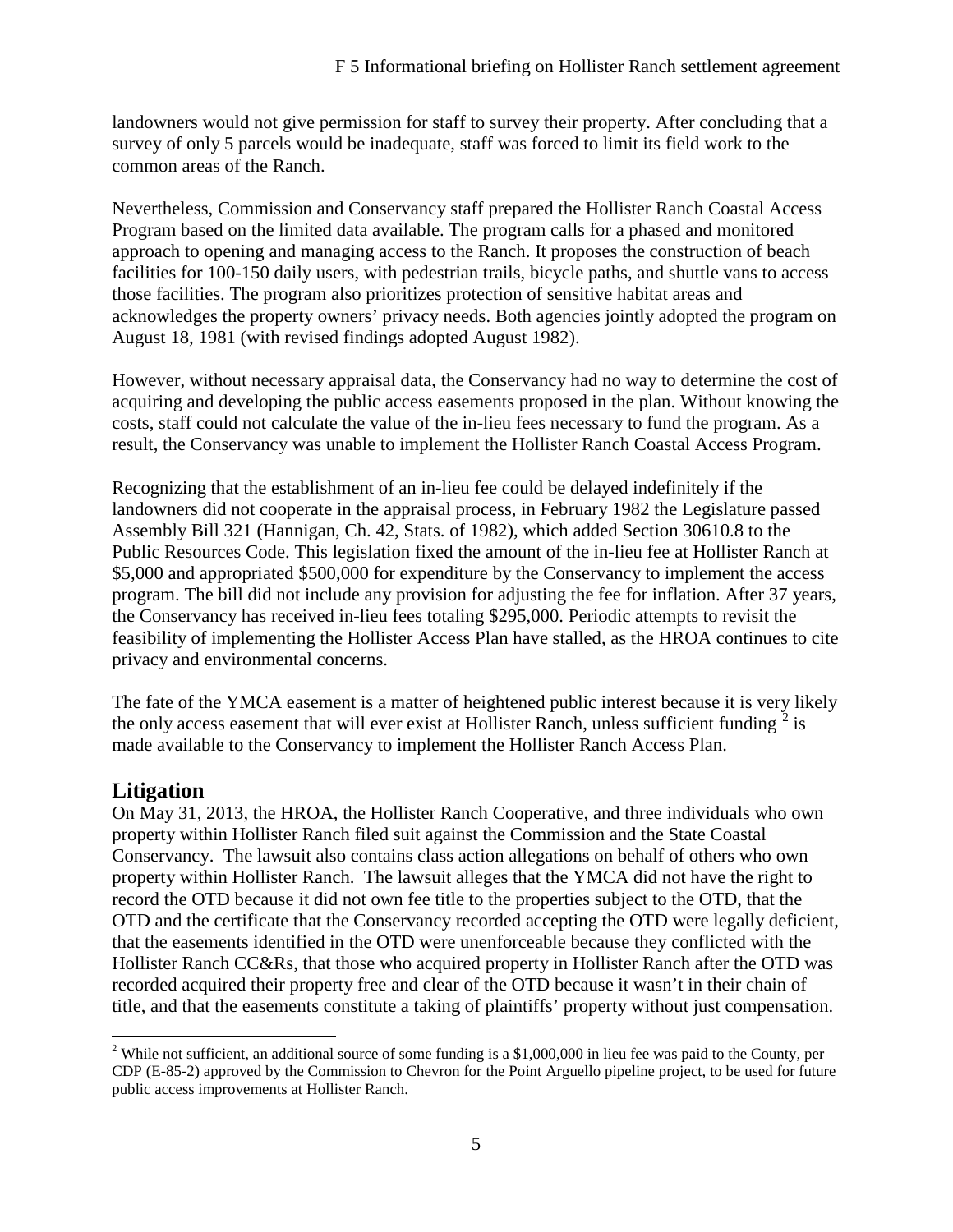Over the course of several rulings in response to multiple motions filed during the litigation, the trial court ruled that the statute of limitations bars the plaintiffs from pursuing claims that attack the Commission's decisions in 1980 and 1982, including its approval of the YMCA's permit; the conditions that the Commission included in the permit; and the Commission's authority to require the YMCA to record the OTD. The court, however, also ruled that the statute of limitations does not bar the plaintiffs from pursuing claims that the YMCA lacked the right to convey the easements described in the OTD or from pursuing other claims related to the Conservancy's acceptance of the OTD in 2013.

On the merits of plaintiffs' claims, the court ruled that the YMCA lacked the authority to grant easements over areas that the YMCA did not own in fee, including the beach and the road and trail easements leading towards or along the beach. The court, however, allowed the Commission and the Conservancy to defend the OTD and its acceptance as an "irrevocable license" allowing public access to the areas identified in the OTD. The court further ruled that unresolved factual issues precluded a final ruling regarding whether the OTD and acceptance constituted an irrevocable license until after trial. Similarly, the court ruled that disputed issues of fact regarding the plaintiffs' claims that the OTD was void and that the OTD did not bind those who purchased property within the Ranch after it was recorded could only be resolved at trial. Copies of the court rulings summarized here are available on the Commission's website: https://www.coastal.ca.gov/hollister-ranch/. The court ordered the case to be tried in three phases. The first phase was set for trial in May 2017.

#### **Settlement**

At a pre-trial mandatory settlement conference, the parties entered into settlement negotiations. The Commission and the Conservancy approved the settlement in duly-noticed closed sessions in November 2017 and the HROA approved the settlement at its membership meeting in December 2017. Under that settlement agreement, the Commission and the Conservancy agreed to extinguish the OTD, abandon the Conservancy's certificate of acceptance of the OTD, and disclaim any claims for rights of public access based on the OTD or the certificate of acceptance. In exchange, the HROA agreed that the area of the beach described in the OTD would be subject to an irrevocable license allowing passive recreational use by members of the public. The public's use of the license beach area would be subject to a number of restrictions. These include a requirement that access to the beach be only from the ocean, limits on the sizes of boats and kayaks that could be brought onto the beach above the mean high tide line, and a prohibition on commercial activities. Commercial operators may transport members of the public to the beach so long as boats in the license beach area do not exceed the size limits. The license is irrevocable, except that it automatically terminates if a public agency initiates a condemnation process for any property within the Ranch for obtaining public access or recreational use or facilities for public access.

In addition, the HROA agreed to provide public access through the Hollister Ranch Managed Access Program (Program). The Program will consist of two elements: the Tidepool School Program for K-12th grade students and the Non-Profit Access Program. The Tidepool School Program must provide at least 24 opportunities per year. Each opportunity must allow for at least 20 participants.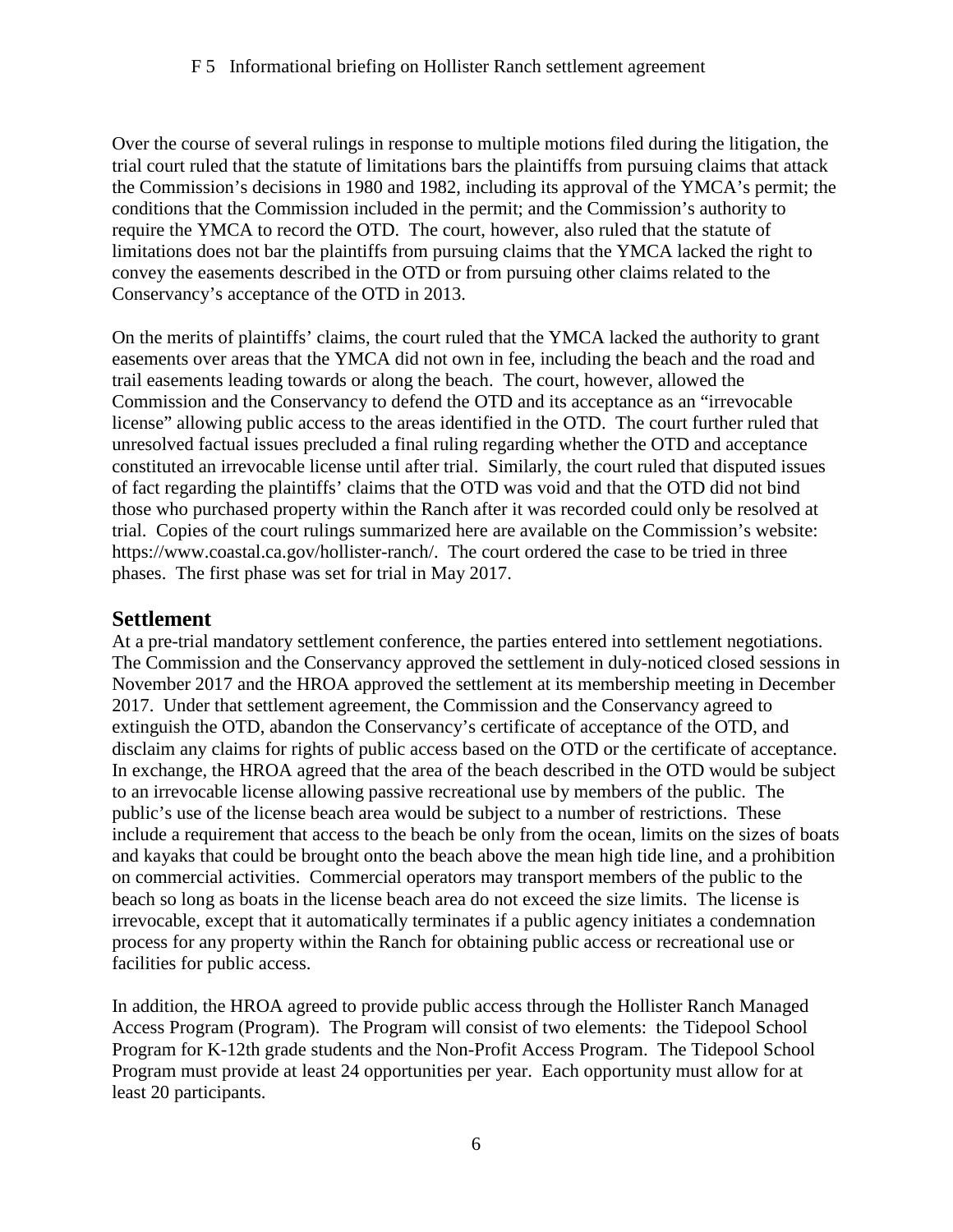The Non-Profit Access Program will provide 20 opportunities per year by the end of a five-year phase in period, with at least seven opportunities on weekends. At least seven non-profit opportunities must be provided during the first year of the Program. Organizations eligible to participate in the Program must be a non-profit or not-for-profit entity that provides outdoor educational and recreational experiences. When selecting groups to participate in the Program, the Conservancy and the HROA may consider a group's mission to provide services to individuals such as the disabled, children, or underserved populations who would benefit from therapeutic, recreational, or educational experiences on the coast.

As with the Tidepool School Program, each non-profit opportunity must allow for at least 20 participants. Each non-profit opportunity must be allowed to be on Ranch property for at least four hours. Opportunities provided through the Program may occur on any beach within the Ranch with appropriate facilities and features. The Managed Access Program automatically terminates under the same circumstances that would cause termination of the irrevocable license.

The settlement agreement with the HROA requires the Commission and the Conservancy to execute the quitclaim extinguishing the OTD and abandoning the Conservancy's certificate of acceptance only after the judgment resolving all the claims by all the plaintiffs in the litigation is final. The judgment becomes final once any appellate review is completed or the deadline for seeking appellate review has expired.

The Commission and the Conservancy have also entered into a related proposed class action settlement with the other plaintiffs in the litigation. Under the proposed class action settlement, the plaintiffs, including all members of the alleged classes of Hollister Ranch property owners, would waive all claims related to the allegations in the lawsuit or to the settlement agreement between the Commission, the Conservancy, and the HROA, including claims based on the irrevocable license or the managed access program. The Commission and the Conservancy, in turn, would execute the quitclaim extinguishing the OTD and abandoning the Conservancy's certificate of acceptance once the stipulated judgment in the case becomes final.

### **Judicial Review of Settlement and Public's Opportunity to Intervene**

Because the proposed settlement agreement would resolve class action claims, it requires approval by the court. The court has provided preliminary approval of the proposed settlement and approved the notice that must be provided to class members (i.e., those who own property within Hollister Ranch) in order to give them an opportunity to present any objections to the proposed settlement. In addition, because the proposed settlement involves abandonment of certain disputed rights of public access, the court required notice to be provided to the public at large in order to provide an opportunity for members of the public who may object to the proposed settlement to move to intervene in the litigation.

Under the court's order, any member of the public who wishes to present objections regarding the proposed class action settlement agreement to the court must file a motion to intervene in the litigation pursuant to California Code of Civil Procedure section 387 no later than July 23, 2018. Any substantive comments to the court regarding the settlement agreement must also be filed by that date. The court's hearing on whether to approve the proposed class action settlement agreement is scheduled to occur on September 10, 2018, at 1:30 p.m. The public notice